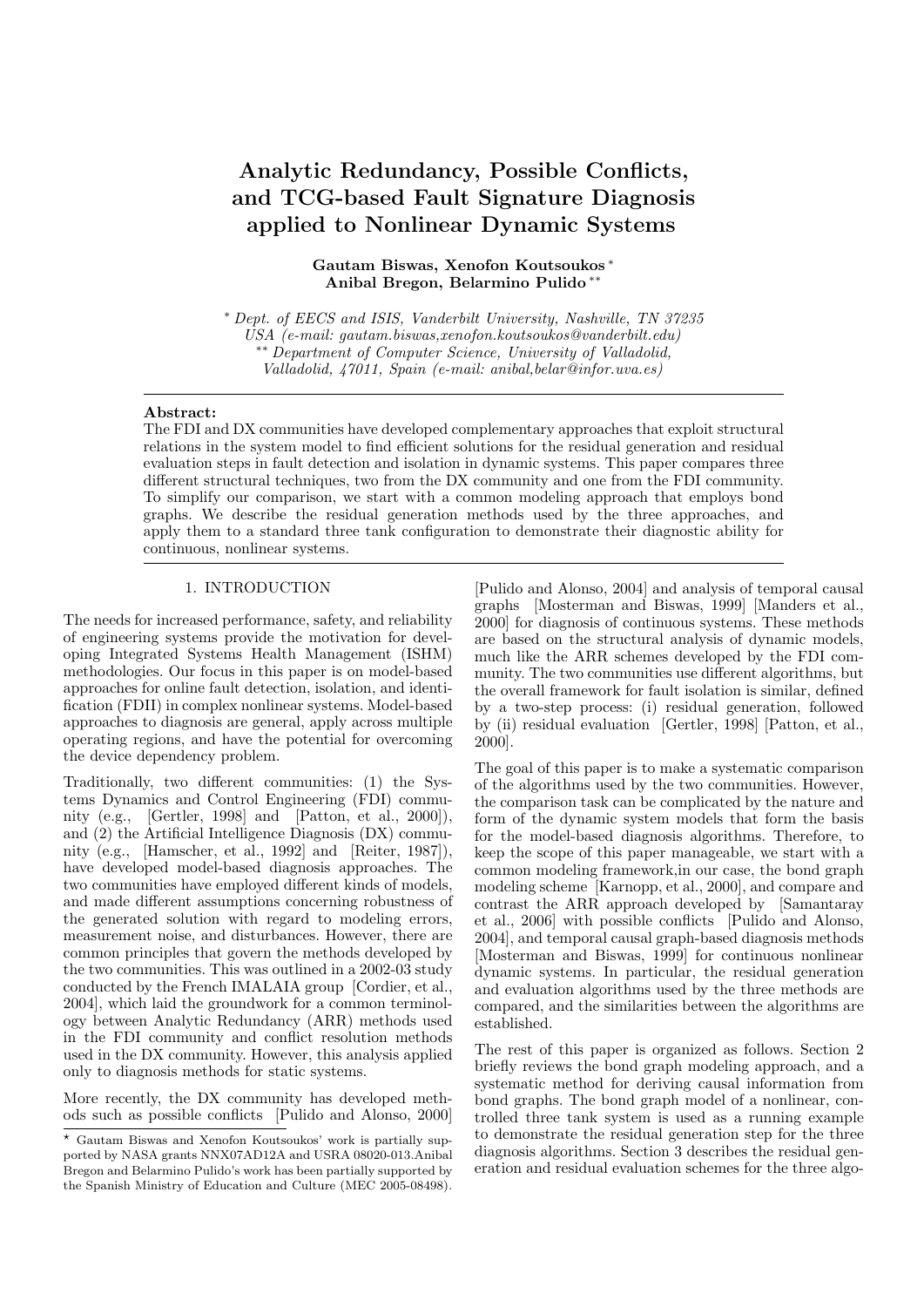rithms, and then a comparative analysis of the approaches. Section 4 presents a comparison of the diagnosability capability of the three algorithms, and the conclusions of the paper.

#### 2. BOND GRAPH MODELING FOR DIAGNOSIS

Bond graphs are labeled, directed graphs, that present a topological, domain-independent, energy-based methodology for modeling the dynamic behavior of physical systems [Karnopp, et al., 2000] [Samantaray and Bouamama, 2008]. They provide a common modeling framework across multiple energy domains, (e.g., mechanical, electrical, fluid, and thermal). Building system models follows an intuitive approach where energy flow paths between system components are captured by a topological structure. In this structure, system components appear as nodes, and the energy flow paths appear as links or bonds. System component behaviors are modeled from a small set of primitive elements: (i) energy storage elements (capacities,  $C$ , and inertias,  $I$ ); (ii) *dissipative* elements (resistors, R); (iii) source elements (sources of effort,  $S_e$ , and sources of flow,  $S_f$ ), that add or remove energy from the system; and (iv) junctions (series, 1, and parallel, 0), that represent ideal energy connections for sets of elements. This representation provides a systematic framework for capturing causal relations between system variables. Standard mathematical models of dynamic system behavior, such as the state space and I/O formulations, can be systematically derived from bond graph models.

Our running example, the three tank system configuration, made up of three tanks  $\{T_1, T_2, T_3\}$ , and four valves  $V_0, V_1$ ,  $V_2$ , and  $V_3$  (see Fig. 1), resembles a continuous industrial process. Valves  $V_1$ ,  $V_2$ , and  $V_3$  are always completely open. We assume four sensors: two,  $\{P_1, P_2\}$ , measure the fluid pressure in tanks  $T_1$  and  $T_3$ , the third,  $\{F_1\}$ , measures the in-flow into tank  $T_1$ , and the fourth  $\{F_2\}$ , measures the outflow from tank  $T_3$ . A control loop defined by a function  $f(x)$ , where x is the measured pressure in tank  $T_1$  determines the opening of valve  $V_0$ . For this study, we consider seven different faults in the plant: change in tank  $T_1, T_2, T_3$  capacities, and partial blocks in the valves  $V_1$ ,  $V_2$ ,  $V_3$ , and in the input pipe.



Fig. 1. Three tank schematic

Fig. 2 shows the bond graph model for the plant. The tanks are modeled as fluid capacitances, and the valves and pipes as resistances. 0− and 1− junctions represent the common effort (i.e., pressure) and common flow (i.e., flowrate) points in the system, respectively. Measurement points, shown as  $D_e$  and  $D_f$  components, are connected to junctions. The faults listed above appear as explicit parameters of the bond graph model.



Fig. 2. Bond graph model of the plant.  $f(x)$ , a function of the tank pressure  $T_1$  controls the resistance  $R_{value}$  of valve  $V_0$ .

## 2.1 Deriving Temporal Causal Graphs

Causality can be automatically assigned to the bonds of a model using four types of causal constraints [Karnopp, et al., 2000]: (1) fixed causality for source elements,  $S_e$ , and  $S_f$ , (2) constrained causality for 0- and 1-junctions, (3) preferred (i.e., integral) causality for energy storage elements,  $C$  and  $I$ , and  $(4)$  arbitrary causality for dissipative elements, R. Temporal Causal Graphs(TCGs) developed by [Mosterman and Biswas, 1999] extend the traditional causal constraints described above, by including temporal constraints that are important for analysis of dynamic systems. They are directly derived from bond graph models by a simple extension to the causality algorithms (e.g., SCAP [Karnopp, et al., 2000]). For purposes of diagnosis, we exploit the causal and temporal relations between process parameters and the measurement variables provided by the TCG for residual generation and analysis.

The TCG for the three tank plant (Fig. 1) is shown in Fig. 3. Junctions and resistors define instantaneous magnitude relations, and capacitors and inertias define temporal effects on causal edges. For this example, to simplify the TCG structure, all  $=$  links and corresponding variables have been removed.

## 2.2 Constituent Equations

Using the constituent equations for components and junctions and following the causal links, one can systematically derive state space and input/output models of system behavior [Karnopp, et al., 2000] [Roychoudhury, et al., 2007]. Example constituent equations are: (1)  $e_6 = \frac{1}{C_{t1}} \int f_6 dt$  for capacitor  $C_{t1}$ , where  $e_6$  and  $f_6$  correspond to the pressure in the tank, and net flowrate into the tank (i.e., the difference between input and output flowrate), respectively, and (2)  $f_9 = f_{10} = f_{11}$  and  $e_9 = e_{10} + e_{11}$  for a 1-junction in Fig. 2.

# 3. STRUCTURAL METHODS FOR RESIDUAL GENERATION AND ANALYSIS

This section discusses the ARR, PC, and TCG approaches to residual generation.

## 3.1 ARRs: The Diagnostic Bond Graphs approach

An Analytical Redundancy Relation (ARR) [Cordier, et al., 2004] is a constraint deduced from the model of the system containing only measured variables. The constraint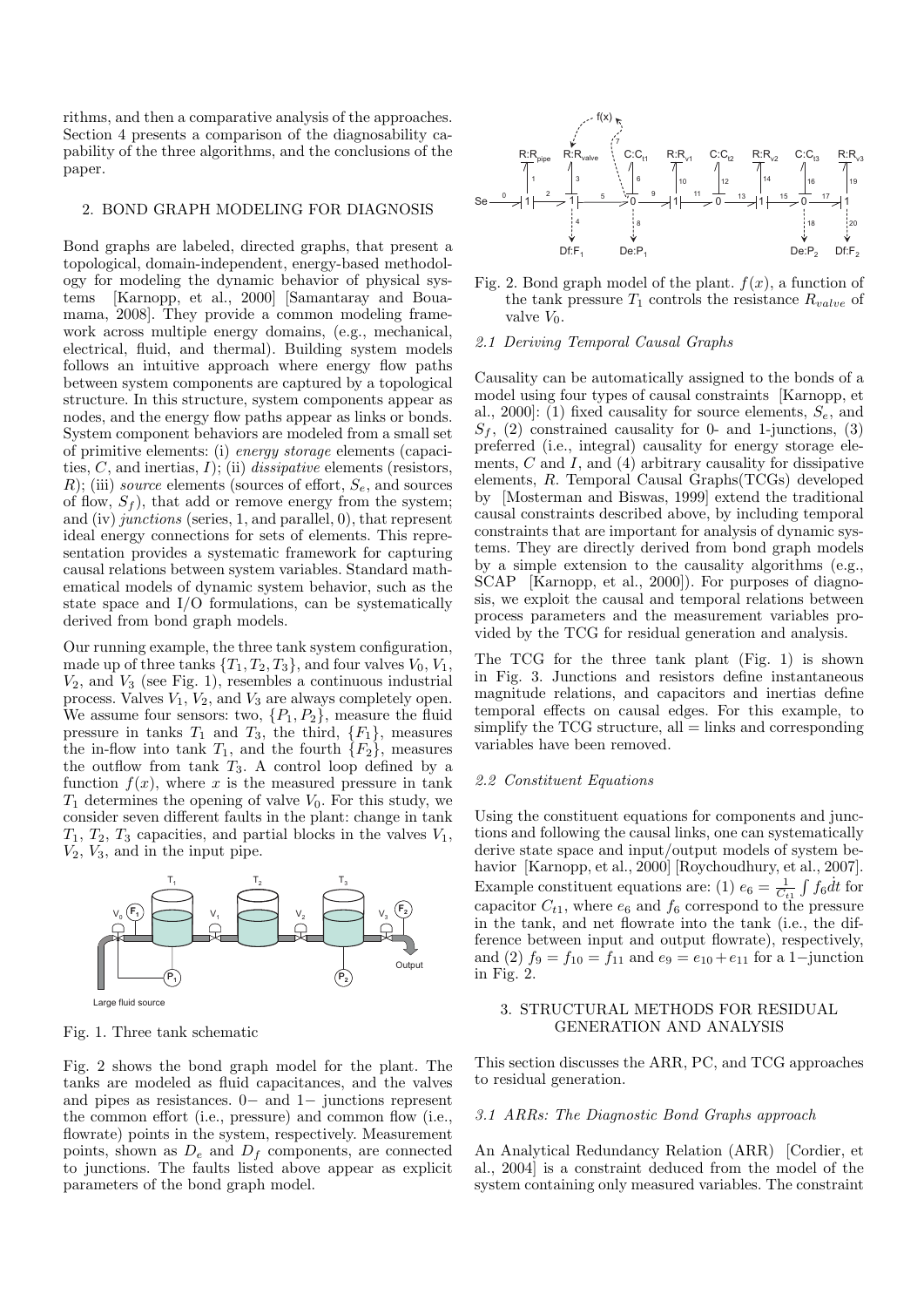

Fig. 3. Temporal causal graph of the three tank system.

also includes a subset of potential fault parameters of the system, and the fault isolation task links measured deviations in the variables to possible fault parameters. Fault isolation, i.e., residual evaluation can be defined as a logical combination of measurement deviations and implicated fault parameters.

ARRs are derived from the set of over-determined equations obtained from the structural system model. In the bond graph framework, this translates to first generating equations that correspond to the conservation laws at each 0− and 1− junction (see section 2.2), and manipulating these equations till only known (i.e., measured and input) variables remain. For example, starting with the equation  $e_9 = e_{10} + e_{11}$  in section 2.2, the next substitution would generate,  $e_9$  = measurement  $P_1$ , and  $P_1 = R_{v_1}.f_{10} + \frac{1}{C_{t2}} \int f_{12}.dt$ , and this substitution process would continue till all variables, such as  $f_{10}$  and  $f_{12}$  are substituted by other measurements, such as  $F_1$ ,  $F_2$  and  $P_2$ . Once the right form of equation is generated, a check is made to see if this equation (residual) is structurally independent of previously generated ones. However, this method for ARR derivation from bond graphs incurs high computational costs for equation derivation and structural equivalence checking, and the method cannot be applied when unknown variables cannot be eliminated because of the presence of algebraic loops and nonlinear non-invertible constraints [Medjaher, et al., 2005]).

To solve these problems, [Samantaray et al., 2006] propose a method where sensor variables are represented as sub-graphs that are derived by inverting the causality associated with the sensor variable bond. For example, the measurement  $D_e$ :  $P_1$  may be imposed as the effort enforcer in Fig. 2, and this would put the capacitance  $C_{t1}$  in derivative causality. This ensures the decoupling of the residuals. Five different configurations for these subgraph models are considered: (1) inverted causality in an effort or flow sensor, (2) non-inverted causality in an effort or flow sensor, and  $(3)$  inversion of a signal sensor,  $D_s$ , to a signal source,  $S<sub>s</sub>$  (this is a special case for dealing with controllers). The bond graph of the system with all these substitutions using preferred derivative causality is called the Diagnostic Bond Graph (DBG) [Samantaray and Bouamama, 2008].

Fig. 4 shows the DBG of the three-tank system with the causality on the sensors inverted. Table 1 shows the fault signature matrix derived from the DBG with the faults as rows, and the four ARRs as columns. Entry  $(i, j) = 1$ in this table implies that  $ARR_j$  is sensitive to  $fault_i$ . A 0 implies the ARR is not affected by the corresponding fault. Column I shows the isolation capabilities of this approach. An entry of 1 for a fault in this column implies



Fig. 4. DBG of the three-tank system including the flow measurements that correspond to the residuals  $(Df^* :$  $R_1, Df^* : R_4$ , and the pressure measurements that correspond to the residuals  $(Df^* : R_2, Df^* : R_3)$ .

that it is uniquely isolable, a 0 implies that it is not. For our example, fault parameters  $C_{t_2}$ ,  $R_{v_1}$ , and  $R_{v_2}$  cannot be uniquely isolated.

|                        |   |   |   | $ARR_1  ARR_2  ARR_3  ARR_4 $ |  |
|------------------------|---|---|---|-------------------------------|--|
| $C_{t_1}$              |   |   |   |                               |  |
| $C_{t_2}$              |   |   |   |                               |  |
| $\overline{C_{t}}_{3}$ | O |   |   |                               |  |
| $R_{v_1}$              | 0 |   |   |                               |  |
| $R_{v_2}$              | O |   |   |                               |  |
| $\overline{R}_{v_3}$   | 0 | 0 | O |                               |  |
| $R_{pipe}$             |   |   |   |                               |  |

Table 1. Signature matrix of the analytical redundancy relations found for the laboratory plant.

3.2 Possible conflict(PCs) for Consistency based Diagnosis

The possible conflicts methods is related to consistency based diagnosis approaches commonly employed in the DX community [Reiter, 1987]. Possible conflicts (PCs) [Pulido and Alonso, 2000] [Pulido and Alonso, 2004], represent subsystems that produce conflicts when faults occur. Like ARRs, they are minimal subsets of equations with the analytical redundancy property to detect and isolate faults [Pulido and Alonso, 2004]. PCs are computed using a three steps process: (1) Generate an abstract representation of the system, as an hypergraph  $(H_{SD})$ , (2) Derive Minimal Evaluation Chains, i.e., the smallest connected subsystems  $(H_{ec} \subseteq H_{SD})$  that define an over constrained set of relations, which can be solved locally, and (3) Generate solutions by local propagation; each possible solution is called a Minimal Evaluation Model,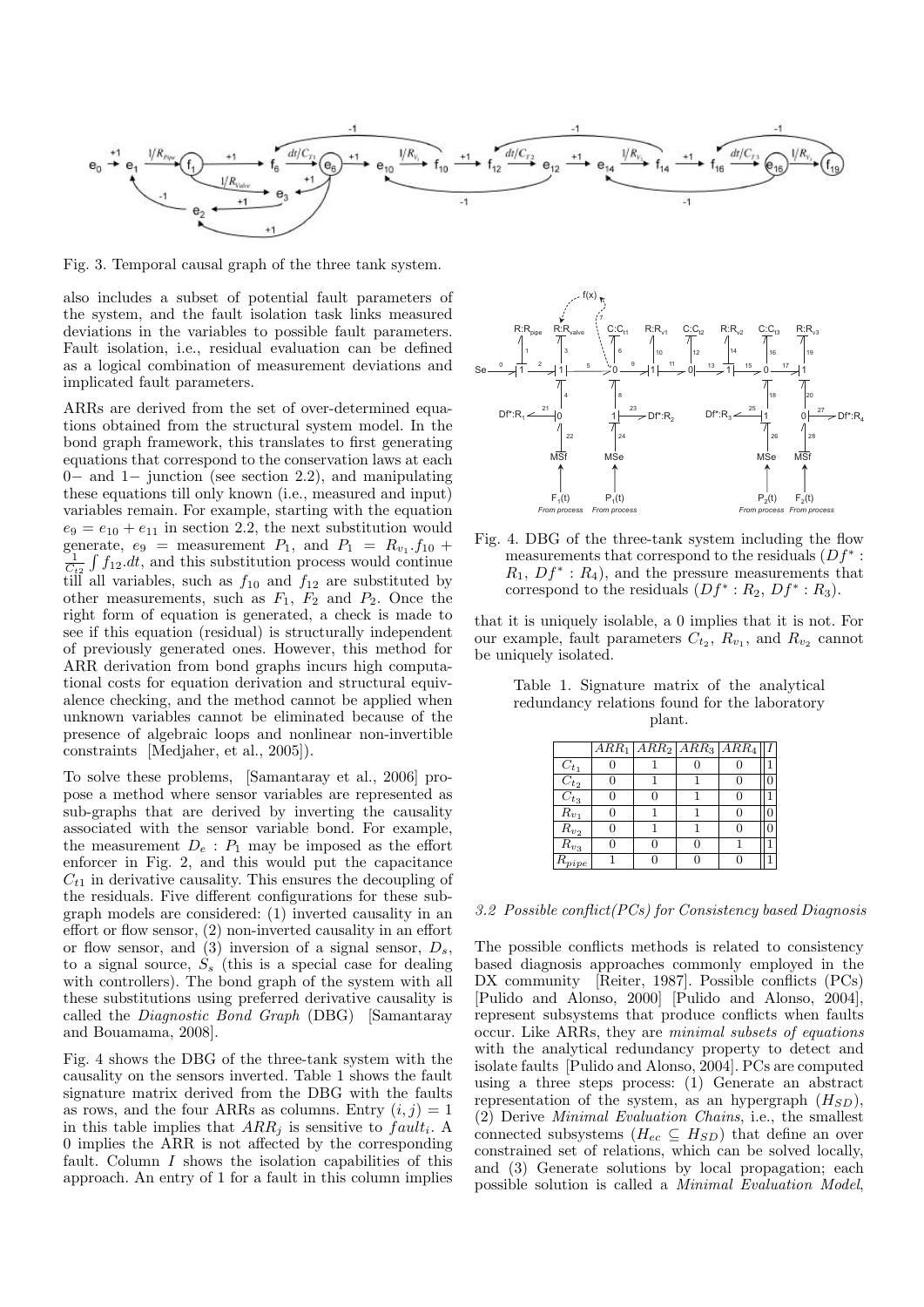or MEM, and it can be used to predict the behavior of a subsystem.

The set of constraints in a MEC with a MEM is called a Possible Conflict (PC). When MEMs are evaluated with available observations and produce inconsistencies, then the PC is confirmed as a conflict. The method for generating PCs is different from the ARR approach, but the ARRs described in the last section and the PCs are structurally equivalent [Pulido, et al., 2007]. Causal assignments in ARRs and MEMs can be paired up and shown to be equivalent. Possible Conflicts represent the same structural information for all the MEMs obtained from a MEC. It has been shown that the calculation of PCs use the minimality criteria in terms of sets of constraints but ARRs use the structural independence criterion. For diagnosis, discrepancies between model predictions and measurements are linked back to individual PCs, from which fault hypotheses are derived. Like the ARR scheme, fault hypotheses consistent across all observed discrepancies are retained.

The hypergraph,  $H_{SD}$ , can be derived from the bond graph model using a procedure similar to deriving the TCG (see section 2.1). The difference is that no causal information is required, and no specific details about temporal information is included. Later, when the MECs are constructed, causal information between the effort and flow variables are used to generate the directed and-or graph of each MEC. For example, the first 1−junction in the bond graph model establishes the relation between variables,  $e_0$ ,  $e_1$  and  $e_2$   $(e_1 = e_0 - e_2)$ . Similarly,  $e_1$ is related with  $f_1$  through the resistor element. Causal relations from the bond graph model and more explicitly represented in the TCG, help establish the directionality and sequence of computations to derive MEMs from the AND-OR graph.

The three tank model produced 53 MECs, 4 MEMs, and 4 PCs. Fig. 5 illustrates a possible conflict. The right part of the figure represents the discrepancy node for this possible conflict,  $e_6$ . This node compares the value of the effort  $e_6$ computed using the MEM represented in the left part of the figure with the sensor reading  $P_1$ . The computation of the required value(s) in the MEM occurs bottom-up, i.e., we start with sensor  $P_2$  and compute effort  $e_{16}$ . Using efforts  $e_{16}$  and  $e_{12}$ , we compute effort  $e_{14}$ , and so on. Dashed lines in the MEM represent temporal constraints that are solved by integration (i.e., simulation).

Table 2 lists the resulting signature matrix with faults as rows and the PCs as columns. Again, column  $I$  shows the isolation capabilities of the approach. Like the ARR scheme, faults in  $C_{t_2}$ ,  $R_{v_1}$ , and  $R_{v_2}$  cannot be uniquely isolated.

# 3.3 The TCG Approach

The TCG approach to online fault detection and isolation is implemented as the TRANSCEND system [Mosterman and Biswas, 1999] [Biswas et al., 2003]. Unlike the ARR and PC schemes, the fault detection approach is implemented as an independent process with an observer and a statistical fault detector, but we do not focus on that difference in this paper. The fault isolation scheme



- Fig. 5. Possible Conflict  $PC_2$  found for the three-tank system.  $C_{t1}$ ,  $C_{t2}$ ,  $R_{v1}$ , and  $R_{v2}$ , are the parameters implicated by this PC.  $e_6$ ,  $e_{12}$ , and  $f_{10}$  are values computed for each time step.  $F_1$ ,  $P_1$ , and  $P_2$  are the measurements.
	- Table 2. Signature matrix of the possible conflicts found for the laboratory plant.

|                      | $PC_1$ |   | $PC_2$ $PC_3$ $PC_4$ |   |  |
|----------------------|--------|---|----------------------|---|--|
| $C_{t_1}$            | 0      |   | 0                    | 0 |  |
| $\overline{C}_{t_2}$ | 0      | 1 |                      | 0 |  |
| $C_{t_3}$            | 0      | 0 |                      | 0 |  |
| $R_{v_1}$            | 0      | 1 |                      | O |  |
| $R_{v_2}$            | 0      | 1 | 1                    | O |  |
| $R_{v_3}$            | 0      | 0 | 0                    |   |  |
| $R_{pipe}$           | 1      | 0 | O                    | 0 |  |

is implemented a three step process: (1) hypothesis generation after fault detection, (2) fault signature generation for all hypothesized faults, and (3) hypothesis refinement through progressive monitoring. Again, the online FDI algorithm is not the focus of this paper. Instead we focus on the fault signature generation process, and its relation to residual generation by the ARR and the PC methods described earlier.

The residual generation scheme used in TRANSCEND models the deviations in measurements and the fault effects using a qualitative reasoning framework. Deviation in individual measurements are represented as  $a \pm$  change in the magnitude and slope of a measured signal residual (i.e.,  $y(t)-\hat{y}(t)$ ), where a  $\pm$  value indicates a change above (below) normal for a measurement residual (or a positive (negative) residual slope). A 0 implies no change in the measurement value (or a 0 (flat) residual slope). Note that for dynamic systems, both the measurement deviation and slope can change with time, i.e., a measurement representation can go from  $(+, +)$  to  $(+, 0)$  or  $(+, -)$ . Fault parameter changes are also represented as  $\pm$  values. For example,  $R^+_{\ \ \ \text{pipe}}$  implies a fault where the pipe resistance increases above normal, and  $R^-_{pipe}$  implies a fault where the pipe resistance decreases to below its nominal value.

Fault signatures, i.e., the effect of a fault on a measurement are also expressed in the qualitative framework defined above. More formally, a qualitative fault signature is ex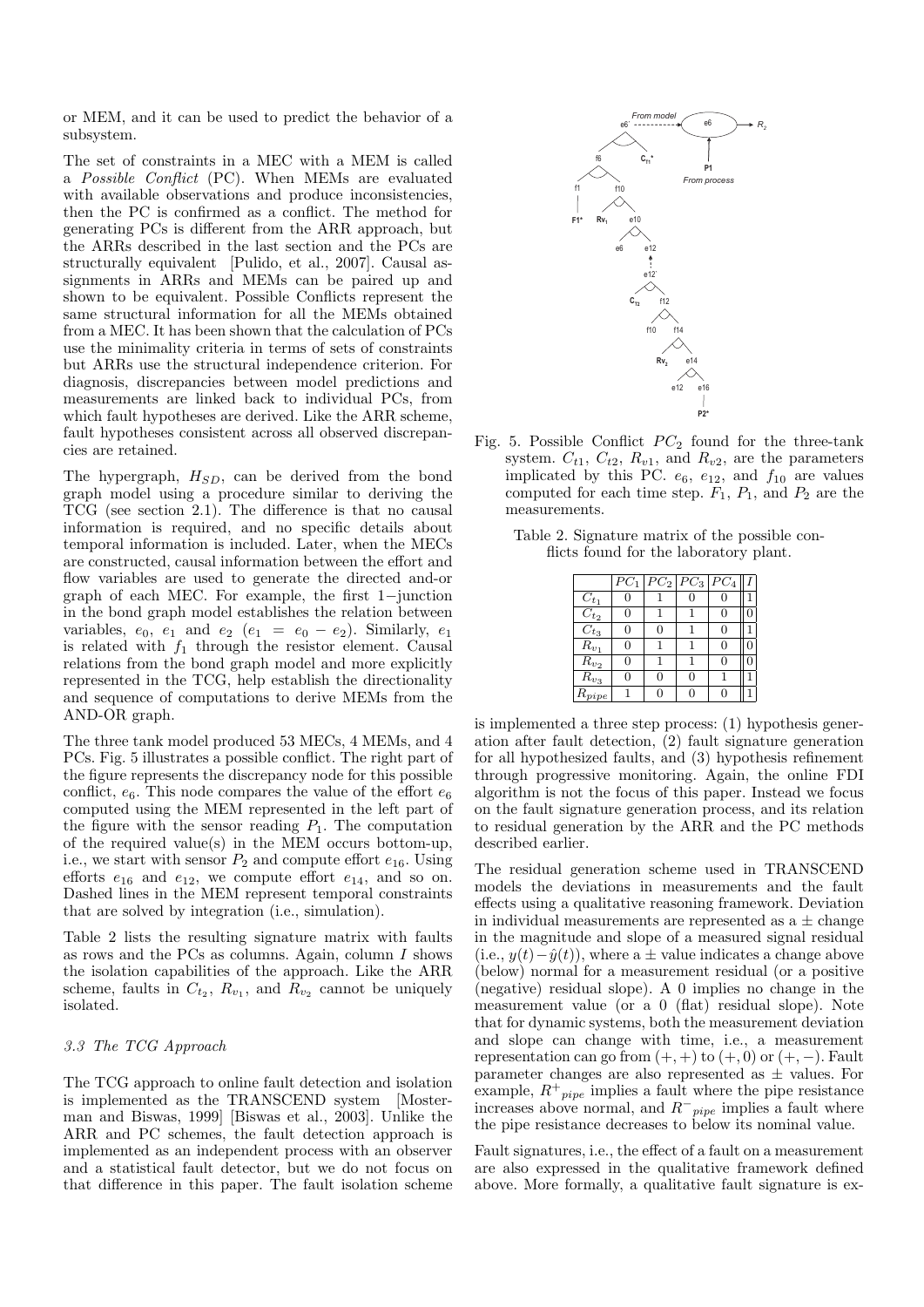pressed as: Given a fault f , and measurement m, a qualitative fault signature,  $FS(fm)$ , of order k, is an ordered  $(k + 1)$ -tuple consisting of the predicted magnitude and  $1^{st}$  through  $k^{th}$  order time-derivative effects of a residual signal of measurement m, defined from the time point of occurrence of fault f, expressed as qualitative values: below normal  $(-)$ , normal  $(0)$ , and above normal  $(+)$ . Typically k is chosen to be the order of the system [Manders et al., 2000].

Given a set of possible fault parameters and a set of measurements associated with a system, the qualitative fault signatures can be derived from the TCG model of the system by forward propagation from the fault parameter along the edges of the TCG to the measurement node [Mosterman and Biswas, 1999]. All deviation propagations start off as  $0^{th}$  order effects (magnitude changes). When an integrating edge in the TCG is traversed, the magnitude change becomes a first order change, i.e., the first derivative of the affected quantity changes. Each subsequent traversal of an integral edge increases the order of the fault signature by 1. As an example, the fault signature for  $R^{\pm}_{\ \ pipe}$  on pressure measurement  $P_1$  is  $(0, +)$ , indicating an increase in pipe resistance will cause no change in tank 1 pressure at the point of fault occurrence, and a gradual increase in pressure after the occurrence of the fault.

Table 3 lists the fault signatures derived for all possible single faults on the four measurements  $P_1$ ,  $P_2$ ,  $F_1$ , and  $F_2$ . An additional symbol used in the fault signatures is ∗, which captures indeterminate effects due to the qualitative framework used for signatures as discussed above <sup>1</sup>. Column  $I$  shows isolation capabilities  $(1 \text{ implies} isodable,$ 0 implies not uniquely isolable) of this approach. The additional direction of change information helps improve discriminability. For example, fault  $C_{T_2}$  is uniquely isolable in the TCG approach but not in the PC and ARR approaches. Like the ARR and PC approach, faults  $R_{v_1}$  and  $R_{v_2}$  cannot be uniquely isolated.

The fault signature generation algorithm is computationally efficient when compared to traditional ARR and PC schemes. It is linear in the size of the TCG with no algebraic loops, and a low order polynomial when algebraic loops are present. However, with the use of the DBG structure, the ARR scheme can be made equivalent in complexity to the TCG scheme.

Table 3. Fault Signature matrix for the TCG approach

|                     | $P_1$ | $P_2$ | ŀ٦   | $F_2$ |  |
|---------------------|-------|-------|------|-------|--|
| $C_{T_1}$           | ∗     |       | $**$ |       |  |
| $\mathcal{C}_{T_2}$ |       |       | 0*   |       |  |
| $C_{T_3}$           |       |       | $0*$ |       |  |
| $R_{V_1}$           |       |       | 0*   |       |  |
| $R_{V_2}$           |       |       | 0*   |       |  |
| $R_{V_3}$           |       |       | 0*   |       |  |
| $\overline{p}$      |       |       |      |       |  |

 $<sup>1</sup>$  An indeterminate effect occurs when there are at least two paths</sup> of the same order in the TCG that propagate + and - effects, so the resultant effect is unknown.

## 4. DISCUSSION AND CONCLUSIONS

How are fault signatures related to residual generation, and more specifically to ARRs and PCs? There are differences between the algorithms used for generating the ARRs, PCs, and FSMs. But the equivalence in their methodological approaches can be attributed to the relation between diagnostic bond graphs with inverted causality and the TCG scheme that is based on preferred causality. The DBG structures imply that the ARR relations are derived as transfer functions from measurement to input. All fault parameter values included in this transfer functions are possible candidates if the corresponding ARR value is non zero. Residual analysis is performed by performing a logical 'AND' on the individual ARR results. A single fault hypothesis is established if a particular fault parameter appears in all non zero ARRs, and does not belong to an ARR that remains 0.

For the TCG scheme, the analysis is along the preferred causality direction, i.e., from the fault parameter to the measurement, conditioned the inputs. Therefore, the transfer function is derived from inputs to measurements in the direction of preferred causality. Fault hypotheses are established by matching fault signatures to individual measurement deviations (magnitude change and slope), and a single fault hypothesis is established, only when one fault parameter is consistent with all of the observed measurement changes. Due to shortage of space, we do not present a formal analysis of the equivalence in this paper, but we will present this in a future expanded journal paper.

The PC scheme is between the ARR and the TCG methods. It derives PCs by combining constituent equations, till the resultant equation contains just measurement and input (i.e., known) variables and system parameters. Since it uses the equation framework like the ARRs, its discriminability is identical to the ARR scheme. However, PC schemes are designed to use mixed integral and derivative causality relations, and, therefore, they can produce different fault signature matrices with different diagnosability properties [Pulido, et al., 2007] [Svard and Nyberg, 2008]. It remains to be seen if we can formally establish whether the use of mixed causality residual generation approaches increases the theoretical diagnosability of the system given a set of measurements. An important issue to be considered is that the structure of each PC or ARR can be seen as equivalent to a minimal subset of over-determined equations within the TCG, i.e, PCs and ARRs identify minimal structures in TCGs, which can form the basis for fault isolation using minimal fault signature matrices.

Another difference is the way each approach deals with temporal information. Whereas ARRs and PCs only model the causal and the temporal information between variables and their derivatives [Blanke, et al., 2003], the qualitative fault signatures approach uses a more informative structure, the temporal causal graph. The additional information helps relate the direction of change in a variable to a fault hypothesis. This approach uses qualitative information to drive the diagnosis task. The use of this kind of information allows one to obtain a more informed fault isolation space than the PCs or the ARRs, and this results in better discriminability for the TCG scheme. [Ligeza and Gorny, 2000] have proposed a TCG-like scheme, where